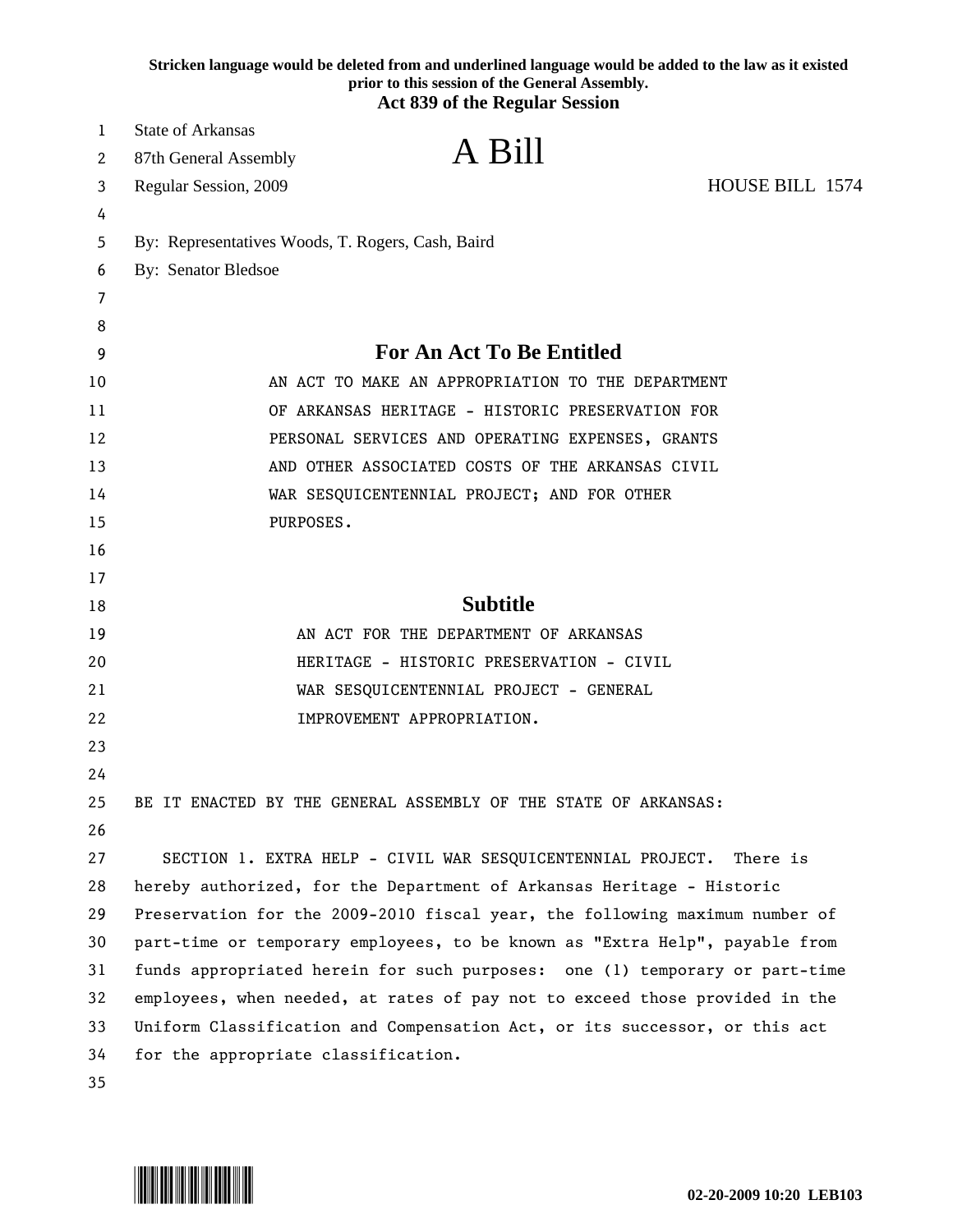**HB1574** 

1 SECTION 2. APPROPRIATION - ARKANSAS CIVIL WAR SESQUICENTENNIAL PROJECT. 2 There is hereby appropriated, to the Department of Arkansas Heritage - 3 Historic Preservation, to be payable from the General Improvement Fund or its 4 successor fund or fund accounts, the following:

5 (A) For personal services and operating expenses, costs of Arkansas Civil 6 War Sesquicentennial Commission meetings, expenses associated with a website, 7 podcast, design and publication of Arkansas Civil War Sesquicentennial 8 materials which would include Arkansas's Black History, costs for a moderated 9 discussion of the legacy and impact of the Civil War in Arkansas telecasted 10 on AETN which also includes Arkansas's Black History, and the cost of other 11 associated activities at the Old State House, the sum of ..........\$130,765. 12 (B) For grants for professional fees and operating expenses for planning 13 and implementing statewide exhibits and events, the sum of ........\$100,000. 14 (C) For grants for costs associated with a pilot Historic Marker Program, 15 including the costs of fabricating, installing, and maintaining historic 16 markers, the sum of  $\dots\dots\dots\dots\dots\dots\dots\dots\dots\dots\dots\dots\dots\dots\dots\dots\dots$ 17 (D) For grants for costs associated with battlefield preservation and to 18 provide matching funds for the acquisition of battlefield lands, the sum of 19 ..................................................................\$300,000.

20

21 SECTION 3. DISBURSEMENT CONTROLS. (A) No contract may be awarded nor 22 obligations otherwise incurred in relation to the project or projects 23 described herein in excess of the State Treasury funds actually available 24 therefor as provided by law. Provided, however, that institutions and 25 agencies listed herein shall have the authority to accept and use grants and 26 donations including Federal funds, and to use its unobligated cash income or 27 funds, or both available to it, for the purpose of supplementing the State 28 Treasury funds for financing the entire costs of the project or projects 29 enumerated herein. Provided further, that the appropriations and funds 30 otherwise provided by the General Assembly for Maintenance and General 31 Operations of the agency or institutions receiving appropriation herein shall 32 not be used for any of the purposes as appropriated in this act.

33 (B) The restrictions of any applicable provisions of the State Purchasing 34 Law, the General Accounting and Budgetary Procedures Law, the Revenue 35 Stabilization Law and any other applicable fiscal control laws of this State 36 and regulations promulgated by the Department of Finance and Administration,